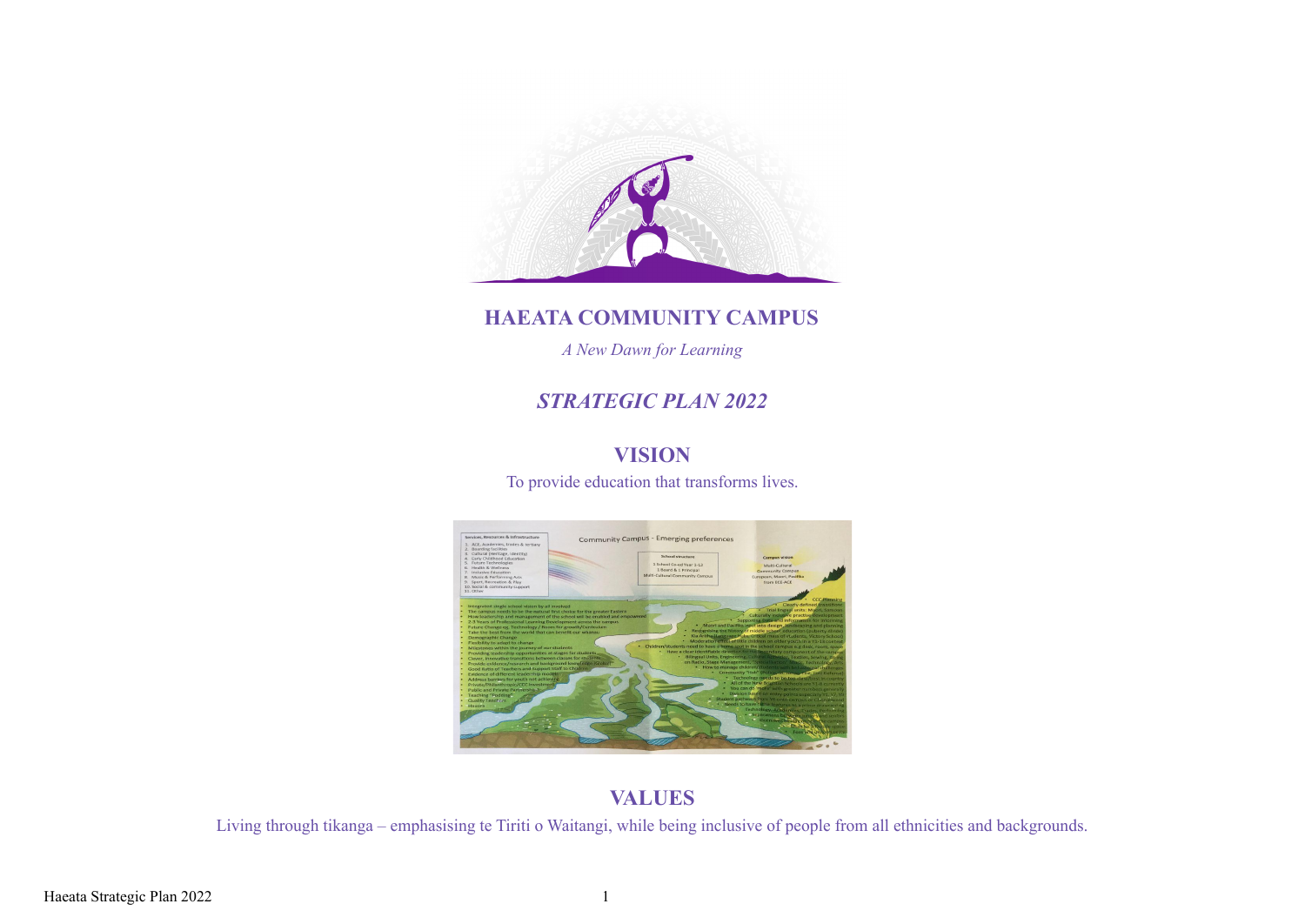

#### **STRATEGIC GOALS 2022**

- **1. He Ara Hauora/Wellbeing and Safety -** All ākonga and kaimahi at Haeata Community Campus will 'come home to school' everyday. We will be safe, valued, respected and empowered to be who we are.
- **2. He Ara Ako/Teaching, Learning and Achievement -** Ākonga and our wider Haeata community will be engaged in personalised, responsive, success pathways that are relevant and empowering. We will gain knowledge, skills and dispositions to equip us for our future and ensure our success.

#### **3. He ara tika/Structures and Systems**

Haeata Community Campus will have quality systems and structures to enable success for all.

**4. Ko te Ara Whānaungatanga/The Relationships Pathway - Our Commitment**

Our approach will always be positive, mana enhancing and reciprocal in creating partnerships with all ākonga, their whānau, kaimahi, and iwi.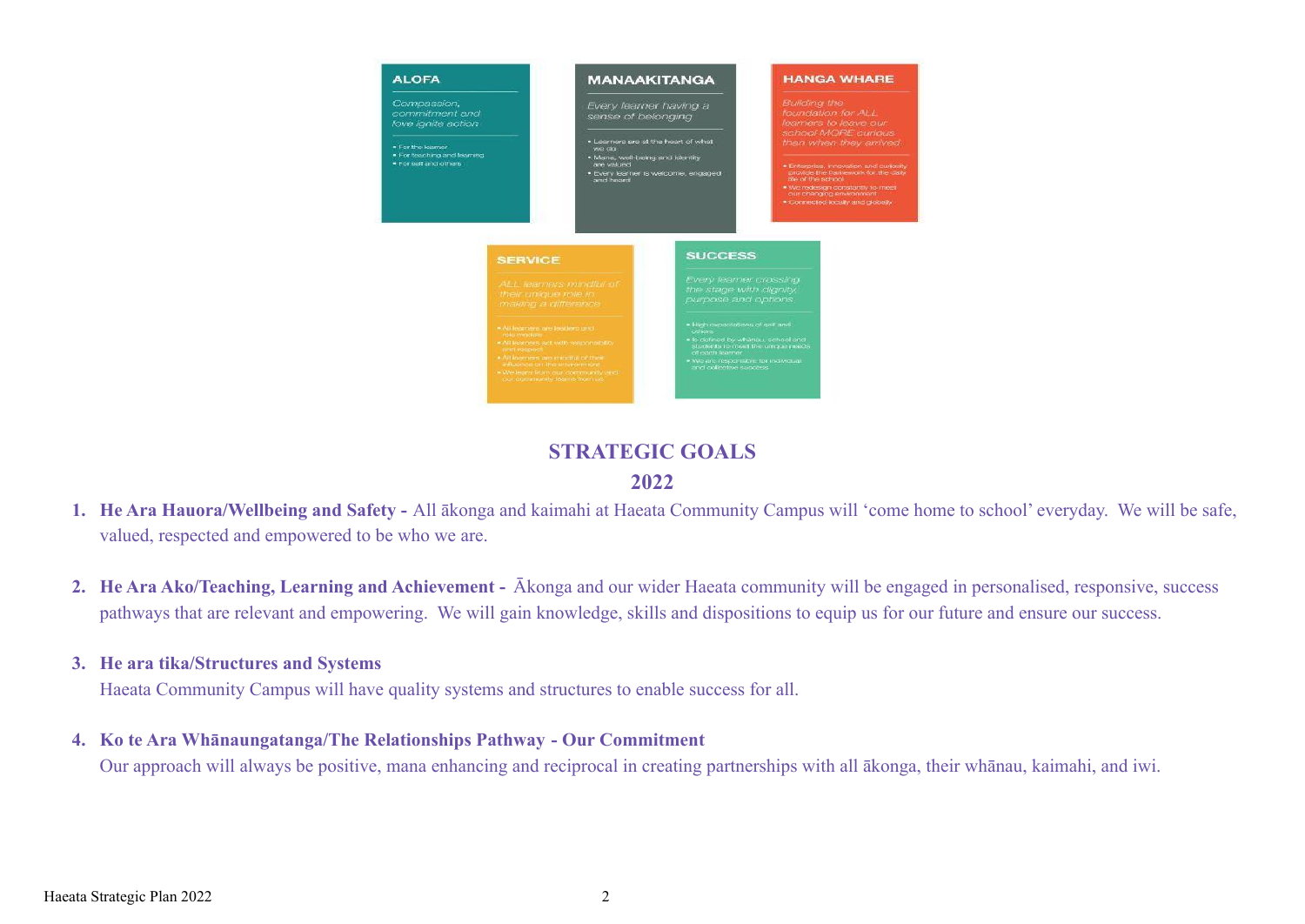| <b>STRATEGIC GOAL</b>                                                                                                                                                                                                                                                                            | <b>MEASURING SUCCESS</b>                                                                                                                                                                                                                                                                                                                                                                                                                                                                                                                                                                                                                                                                                                                                                                                                                                                                                                                                                 |
|--------------------------------------------------------------------------------------------------------------------------------------------------------------------------------------------------------------------------------------------------------------------------------------------------|--------------------------------------------------------------------------------------------------------------------------------------------------------------------------------------------------------------------------------------------------------------------------------------------------------------------------------------------------------------------------------------------------------------------------------------------------------------------------------------------------------------------------------------------------------------------------------------------------------------------------------------------------------------------------------------------------------------------------------------------------------------------------------------------------------------------------------------------------------------------------------------------------------------------------------------------------------------------------|
| 1. He Ara Hauora / Wellbeing and Safety<br>All ākonga and staff at Haeata Community Campus<br>"come home to school" everyday. They will be safe,<br>valued, respected and empowered to be who they are.                                                                                          | <b>Success looks like all:</b><br>kaimahi are happy in their jobs and feel supported and valued<br>members of the Haeata whanau will manaaki others through their words, actions and service<br>2.<br>3.<br>ākonga and whānau choosing Haeata as their 'first choice' school (an increased roll)<br>4.<br>kaimahi and ākonga staying with us for their journey<br>ākonga are learning in and about their culture and heritage<br>5.<br>respect for ourselves, respect for each other and respect for our environment<br>6.<br>ākonga are empowered to explore and grow their passions, talents and abilities (learning is mana<br>7.<br>enhancing)<br>ākonga and kaimahi belong here and the East's history and our cultural narrative is honoured by all<br>8.<br>kohaeatatātau<br>ākonga and kaimahi nurture positive relationships<br>9.<br>10. kaimahi, ākonga and whānau access the services and support networks provided by Te Rauhī to ensure<br>their wellbeing |
| 2. He Ara Ako/Teaching, Learning and Achievement<br>Ākonga at Haeata Community Campus will be<br>engaged in learning programmes that are relevant and<br>empowering. They will be gaining the knowledge,<br>skills and dispositions that will equip them for their<br>future and ensure success. | Success looks like all ākonga:<br>are present, participating and engaged in learning<br>have a personalised learning plan that connects to our local and national curriculum<br>2.<br>have learning goals that reflect their own and their whanau aspirations<br>3.<br>are engaged in learning that is challenging, relevant and takes place in authentic contexts<br>$\overline{4}$ .<br>have a pathway plan to guide their education journey and prepare them for their future (Yrs 11-13)<br>5.<br>and their whanau receive regular feedback about their learning<br>6.<br>develop a love of lifelong learning<br>7.<br>experience success and make progress in their learning<br>8.<br>are presented with all opportunities on offer to them to support their successful transition out of school<br>9.<br>$(Yr 11-13)$<br>10. continue to be part of the Haeata whanau long after they leave our school and we continue to check in<br>on them                      |
| 3. He Ara Tika - System & Structures                                                                                                                                                                                                                                                             | <b>Success looks like all:</b>                                                                                                                                                                                                                                                                                                                                                                                                                                                                                                                                                                                                                                                                                                                                                                                                                                                                                                                                           |
| Haeata Community Campus will have quality                                                                                                                                                                                                                                                        | 1. physical environments of the school are ensuring the safety and happiness of all                                                                                                                                                                                                                                                                                                                                                                                                                                                                                                                                                                                                                                                                                                                                                                                                                                                                                      |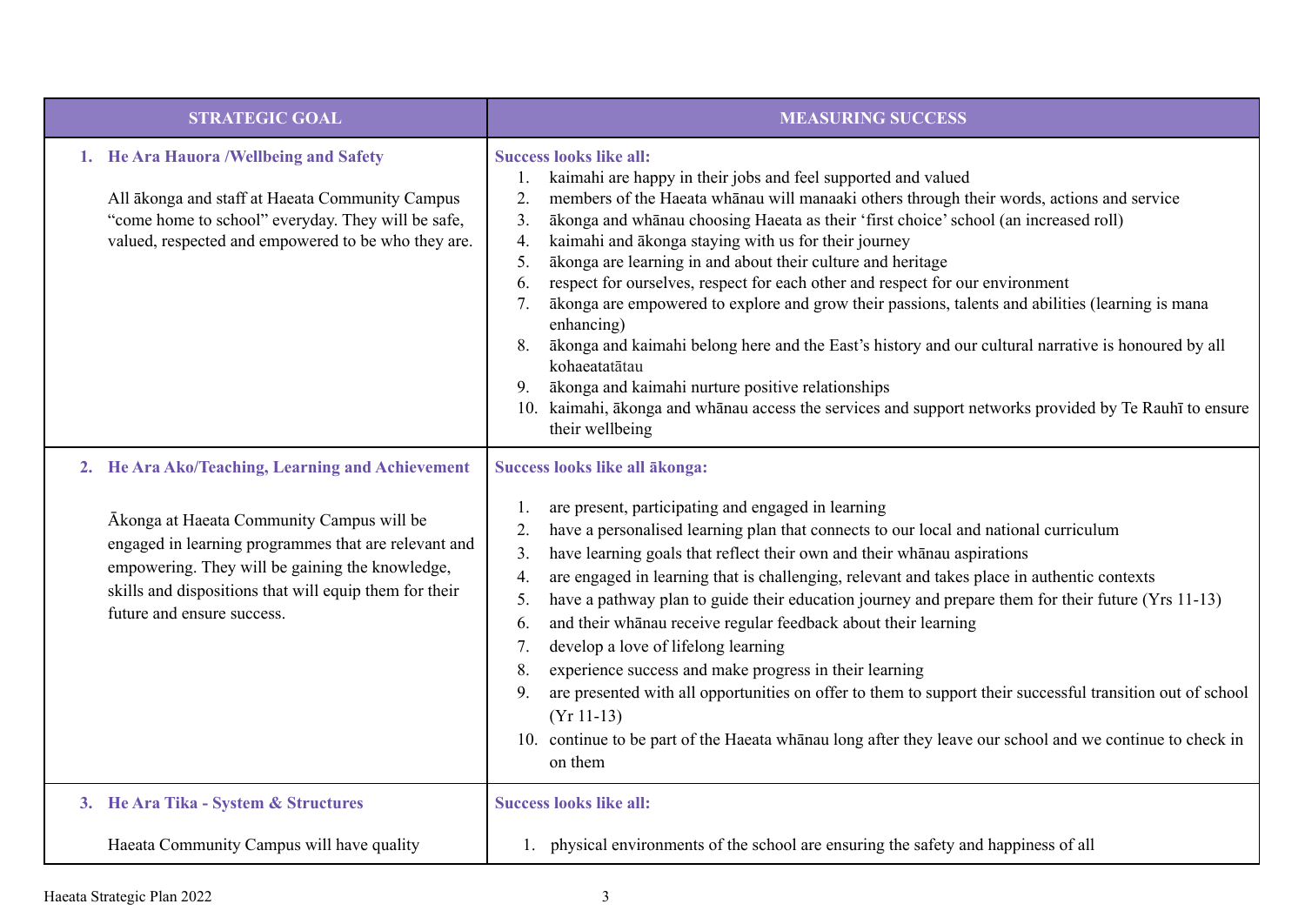| structures and systems that will enable success for all.                         | risks to achieving our strategic goals are identified and mitigation plans and solutions are put in place<br>financial administration and budgets responsibly reflect the strategic goals<br>3 <sub>1</sub><br>policies align with, and give effect to the strategic goals<br>4.<br>ākonga and staff are safe at school<br>staff, leaders and our board are engaging in regular and robust self review processes that identify and<br>$\mathfrak b$ .<br>implement actions for improvement<br>staff will have access to targeted, quality, professional learning to advance to the school's strategic<br>goals<br>ākonga, whānau and iwi/hapū are engaged with regularly and their input, feedback and suggestions<br>8.<br>are valued and acted on<br>leaders at Haeata personify mana enhancing leadership, live our values and act with integrity<br>10. members of our Haeata whanau honour our high standards and expectations of ourselves and others |
|----------------------------------------------------------------------------------|-------------------------------------------------------------------------------------------------------------------------------------------------------------------------------------------------------------------------------------------------------------------------------------------------------------------------------------------------------------------------------------------------------------------------------------------------------------------------------------------------------------------------------------------------------------------------------------------------------------------------------------------------------------------------------------------------------------------------------------------------------------------------------------------------------------------------------------------------------------------------------------------------------------------------------------------------------------|
| 4. Ko te Ara Whanaungatanga/The Relationships<br><b>Pathway - Our Commitment</b> | <b>Success looks like all:</b><br>Active community participation on all spheres.<br>Positive, mana enhancing and reciprocal relationships with all.<br>Creative partnerships with all ākonga, their whānau, kaimahi, and iwi.<br>3.<br>Education that transforms lives in a tangible way.<br>All ākonga living through tikanga.<br>A noticeable emphasis on te Tiriti o Waitangi.<br>6.<br>7. Inclusive pathways for a konga from all ethnicities and backgrounds.                                                                                                                                                                                                                                                                                                                                                                                                                                                                                          |

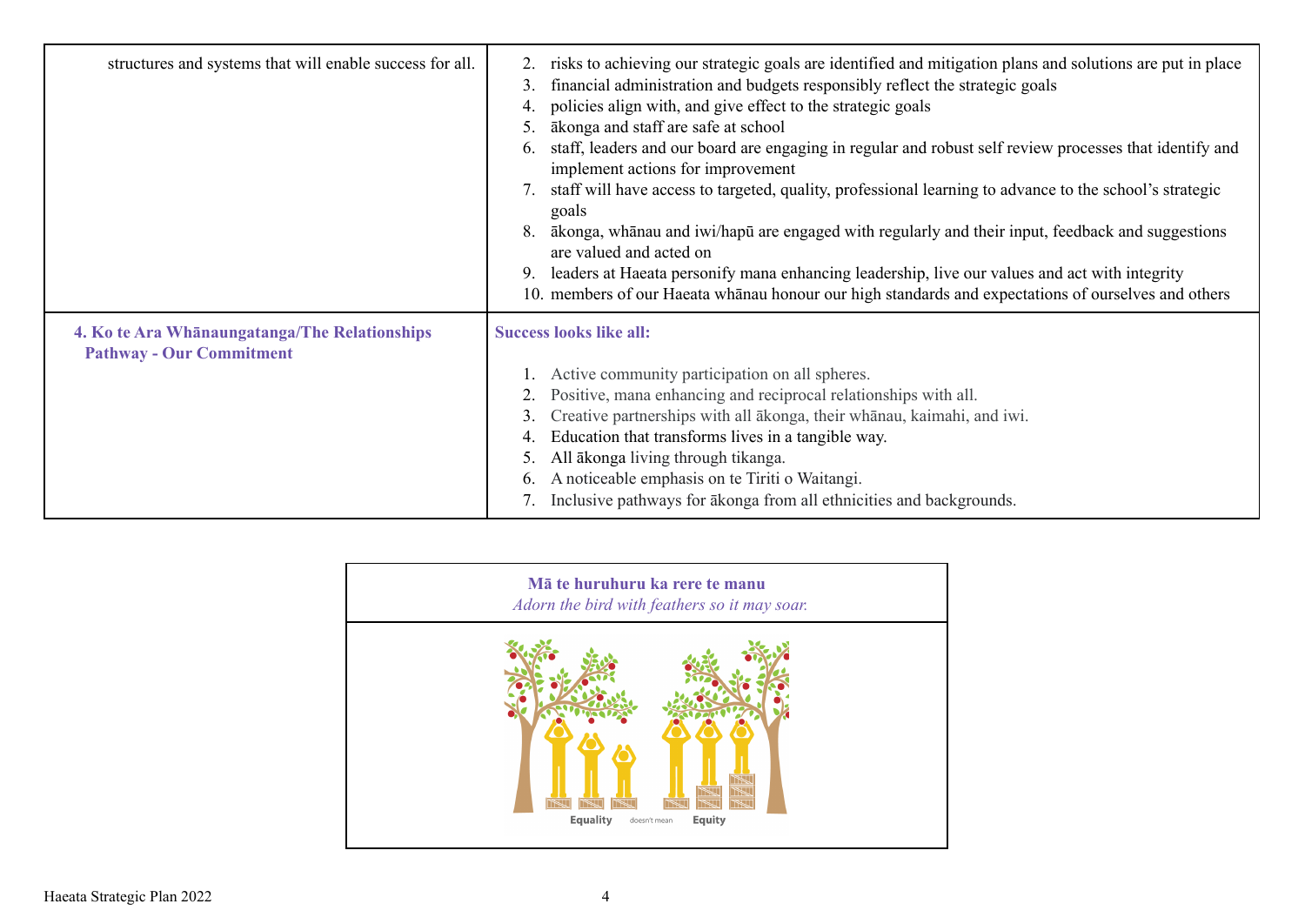# *DRAFT* **ANNUAL PLAN 2022**

| <b>Strategic Focus</b>     | Foci                                                                                             | <b>Review</b>                                                                                                                                                                                                                                                                            | <b>Strategic Driver</b>                                                                                                                                                                                                                                     | <b>Target</b>                                                                                                                                                                                                                                                                                                                                                                                                                                                                                                                                                                                                                                                                                                                                                                                            |
|----------------------------|--------------------------------------------------------------------------------------------------|------------------------------------------------------------------------------------------------------------------------------------------------------------------------------------------------------------------------------------------------------------------------------------------|-------------------------------------------------------------------------------------------------------------------------------------------------------------------------------------------------------------------------------------------------------------|----------------------------------------------------------------------------------------------------------------------------------------------------------------------------------------------------------------------------------------------------------------------------------------------------------------------------------------------------------------------------------------------------------------------------------------------------------------------------------------------------------------------------------------------------------------------------------------------------------------------------------------------------------------------------------------------------------------------------------------------------------------------------------------------------------|
| 1. Ako/Teaching & Learning | To implement school wide<br>strategies to raise ākonga<br>achievement levels across<br>the board | Curriculum integration<br>$\bullet$<br>Pedagogy best practice<br>$\bullet$<br>Junior school assessment<br>$\bullet$<br>practices<br>NZQA Accreditation and<br>$\bullet$<br>Assessment procedures<br>Kaiako Planning<br>$\bullet$<br>Reporting student progress<br>$\bullet$<br>to whanau | <b>The Learning Progression</b><br><b>Frameworks</b><br>PaCT<br><b>NumPA</b><br><b>JAM</b> information<br><b>GloSS</b><br><b>Haeata Inquiry Process</b><br><b>NCEA Student Achievement</b><br>Data<br>https://secure.nzqa.govt.nz/for-p<br>artners/login.do | <b>Achievement Targets</b><br>All ākonga assessment<br>information that signals a risk of<br>not achieving will be collected<br>within the learning process<br>All Year 1 - 8 ākonga will<br>achieve at or above National<br>Norms (Consultation in April<br>2021 with the Junior School<br>leaders to quantify achievement<br>data goals)<br><b>Achievement, Retention and</b><br>Transition -<br>80% of ākonga achieve the<br>required number of credits at<br>Level 1, 2 & 3<br>100% of ākonga achieve the<br>Annual Goal they set in their<br>Personalised Learning Plan as<br>outlined in the Learning Design<br>100% of ākonga who leave after<br>three years will achieve Level 2<br>NCEA.<br><b>NCEA</b><br>Ākonga Achievement levels will<br>be maintained at:<br><b>Level One</b><br>40% Merit |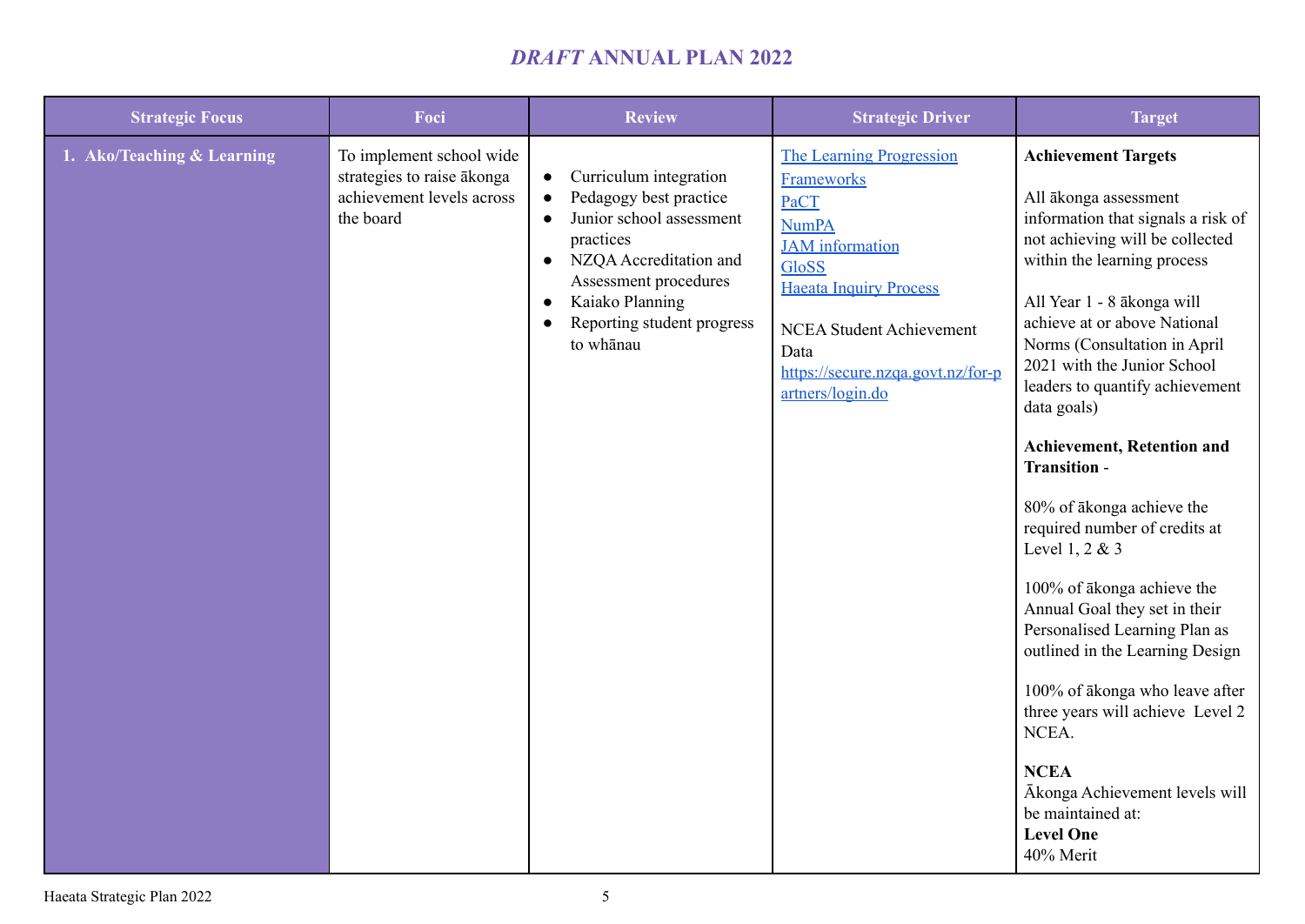|                            |                                                                                                                                                                                                                                                                                                                                                                      |                                                                                                                                                                                                                                                                                                    |                                                                                                                                                                                                                                                                                                                                                 | 25% Excellence<br><b>Level Two</b><br>35% Merit<br>15% Excellence<br><b>Level Three</b><br>Merit - 25%<br>Excellence 10%<br><b>Transitional Pathways -</b><br>Transition rates will 80% or<br>higher for ākonga transitioning<br>from:<br>Year 11 to Year 12<br>Year 12 to Year 13<br>Year 13 to local tertiary<br>institutions or to paid<br>employment.                                                                                                 |
|----------------------------|----------------------------------------------------------------------------------------------------------------------------------------------------------------------------------------------------------------------------------------------------------------------------------------------------------------------------------------------------------------------|----------------------------------------------------------------------------------------------------------------------------------------------------------------------------------------------------------------------------------------------------------------------------------------------------|-------------------------------------------------------------------------------------------------------------------------------------------------------------------------------------------------------------------------------------------------------------------------------------------------------------------------------------------------|-----------------------------------------------------------------------------------------------------------------------------------------------------------------------------------------------------------------------------------------------------------------------------------------------------------------------------------------------------------------------------------------------------------------------------------------------------------|
| 2. Self Review & Reporting | To evaluate the learning<br>design in relation to its<br>effectiveness in raising<br>student achievement<br>To review the efficacy of<br>the board's strategic plan<br>in giving effect to the<br><b>National Education</b><br>Guidelines<br>To review board policies,<br>plans and and Learning<br>design to ensure they<br>reflect the Haeata vision<br>and values | Charter<br>$\bullet$<br>Treaty of Waitangi<br>$\bullet$<br>obligations<br><b>School Policy</b><br>$\bullet$<br>ERO Report - develop an<br>$\bullet$<br>action plan for<br>implementation in 2021<br><b>Board Assurance</b><br>$\bullet$<br>documentation<br>Board succession planning<br>$\bullet$ | <b>National Administration</b><br><b>Guidelines</b><br><b>NAGs</b><br><b>National Education Goals</b><br><b>NEGs</b><br><b>Key Resources:</b><br><b>Effective Internal Evaluation for</b><br>Improvement<br>How to Create an Exponential<br>Mindset<br>Leading Strategic Initiatives  <br>Tools and insights for turning<br>vision into results | <b>Review Targets</b><br>The following reviews will be to<br>the Board Review Committee by<br>December 2021<br>Governance<br>Annual Strategic Plan<br>Treaty of Waitangi obligations<br><b>School Policies</b><br>ERO Report - develop an action<br>plan for implementation in 2022<br>Board Assurance documentation<br>Board succession planning<br>Management<br>Planning & Reporting<br>mechanisms<br>Written Reporting of Akonga<br>Success to Whanau |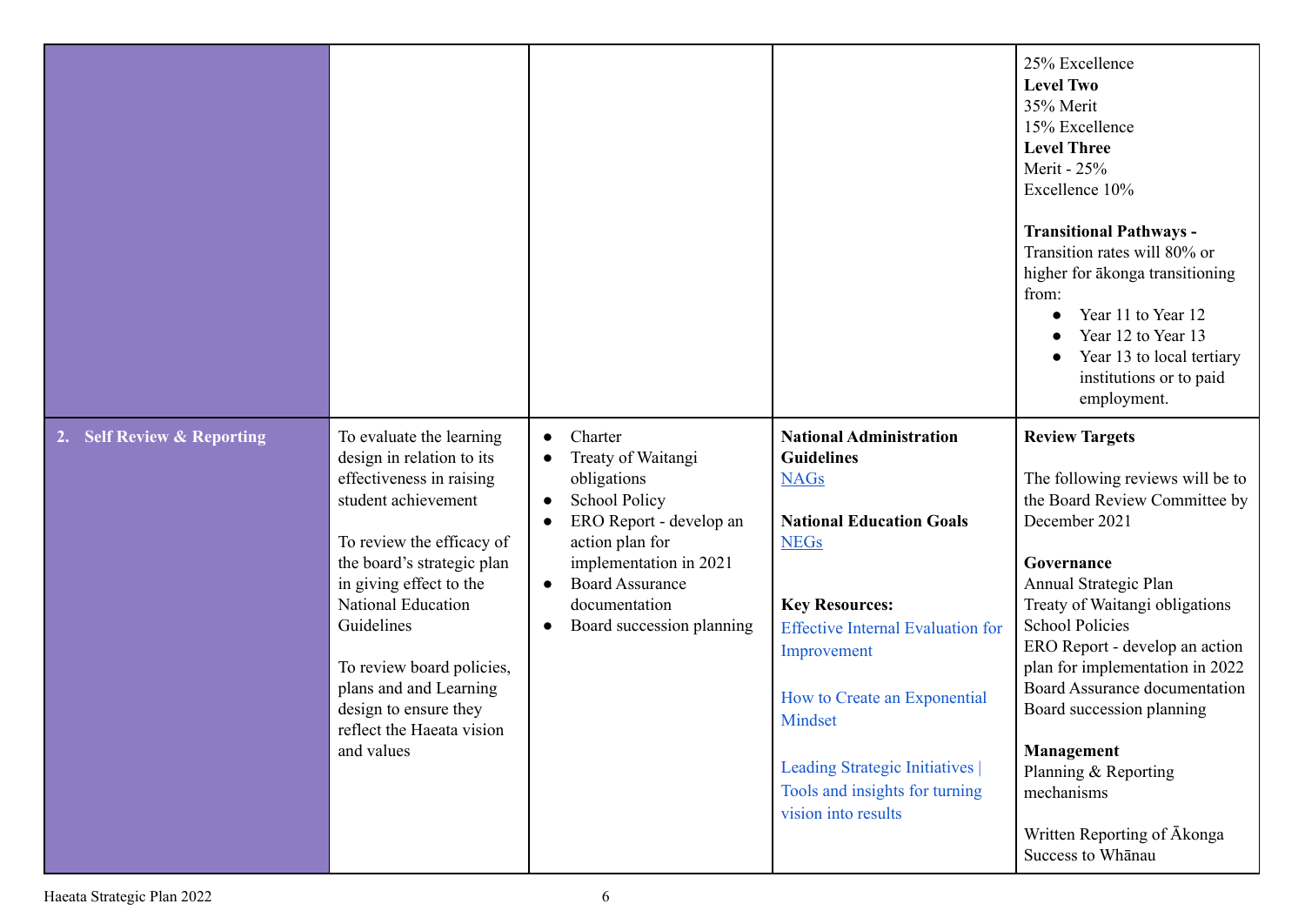| <b>Human Resources</b> | To be a good employer<br>To ensure the Haeata<br>Community Campus staff<br>is fully trained and<br>qualified<br>To provide targeted<br>professional learning to<br>build staff professional<br>capacity<br>To grow and maintain<br>positive relationships with | <b>Recruitment and Retention</b><br>Importance of key<br>$\bullet$<br>appointments to ensure<br>diversity in Curriculum<br>Mapping<br><b>Annual Appraisal</b>                                                                                 | 6 key elements in effective<br>innovation governance<br>Adapting your board to the<br>digital age<br><b>Curriculum Mapping to Build a</b><br><b>Learning Community</b><br>Evaluation & Associates | Report of Variance<br>All kaimahi will participate in<br>targeted professional learning<br>for:<br><b>Evaluation Associates -</b><br>$\bullet$<br><b>Effective Teacher Profile</b><br>Assessment for Learning<br>$\bullet$<br>Planning to deliver<br>$\bullet$<br>programmes of learning<br>within the parameters of the<br>Haeata Learning Design<br>All kaimahi will complete a<br>$\bullet$<br>personalised professional<br>learning cycle in 2022 |
|------------------------|----------------------------------------------------------------------------------------------------------------------------------------------------------------------------------------------------------------------------------------------------------------|-----------------------------------------------------------------------------------------------------------------------------------------------------------------------------------------------------------------------------------------------|---------------------------------------------------------------------------------------------------------------------------------------------------------------------------------------------------|-------------------------------------------------------------------------------------------------------------------------------------------------------------------------------------------------------------------------------------------------------------------------------------------------------------------------------------------------------------------------------------------------------------------------------------------------------|
| 4. Finance & Property  | local iwi<br>To build financial reserves<br>To review the PFM<br>contract in relation to the                                                                                                                                                                   | <b>Roll Numbers</b><br>Contestable Government<br>funds<br><b>PTA</b><br>Fundraising<br>Alumni<br>Community trusts and local<br>businesses<br>International student<br>$\bullet$<br>Improvement sought with regard<br>to communication, fiscal | <b>Financial Planning</b><br>How do effective schools<br>manage their finances?                                                                                                                   | Establish the Haeata Whanau<br>Trust<br>Hold one marquee fundraiser in<br>2022<br><b>Fundraising Ideas for Education</b>                                                                                                                                                                                                                                                                                                                              |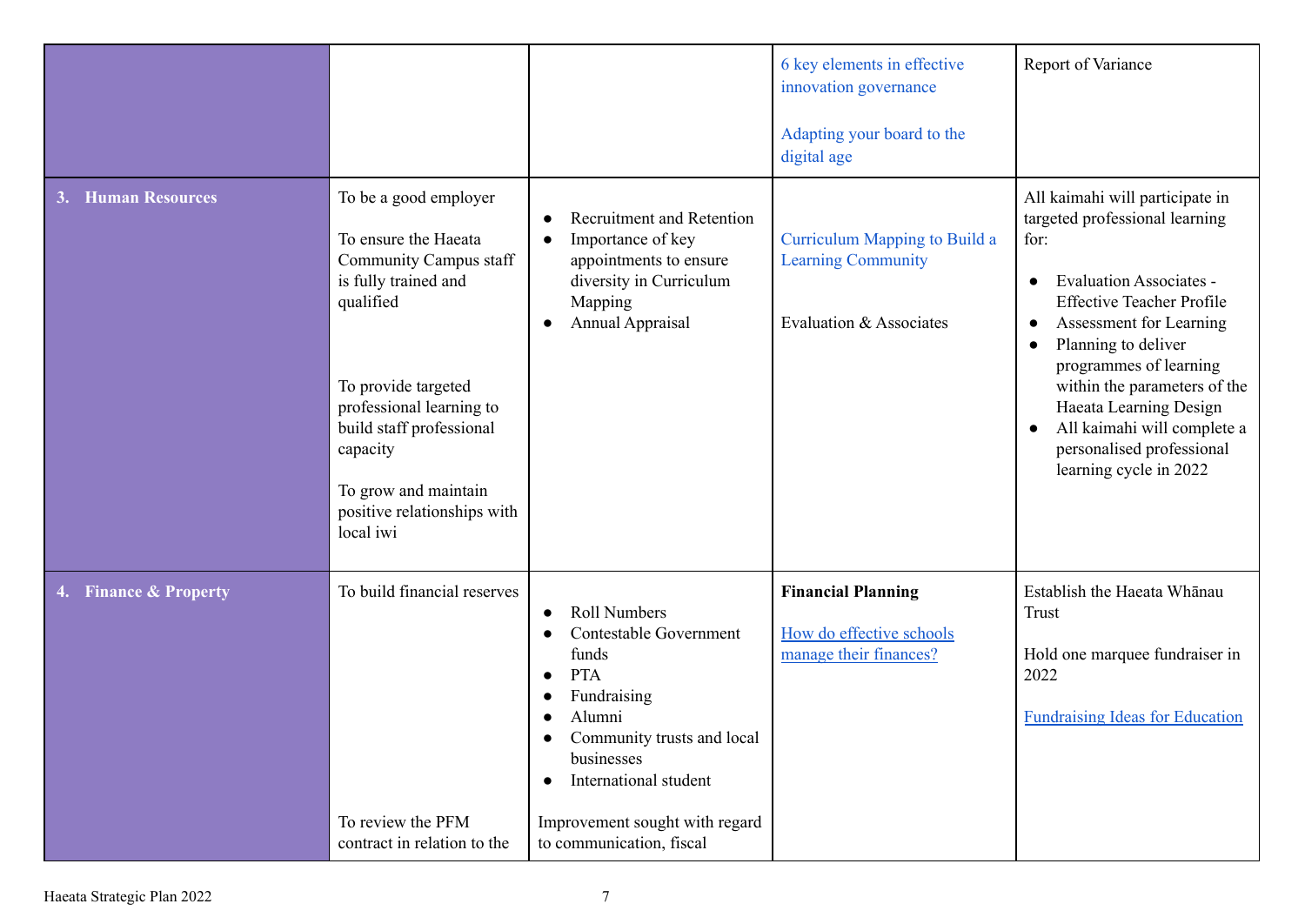| <b>Health &amp; Safety</b><br>5. | <b>Utility Management</b><br>Group, the Ministry of<br>education, and FSP.<br>To provide and maintain a                                                                                         | accountability, programme<br>delivery and efficiency<br>Pandemic/COVID-19<br>$\bullet$                                                                                                                                                                                                          | Legislation                                                                                                                                                                                                                                                                                        | Review complete by November<br>2022                                                                                                                                                       |
|----------------------------------|-------------------------------------------------------------------------------------------------------------------------------------------------------------------------------------------------|-------------------------------------------------------------------------------------------------------------------------------------------------------------------------------------------------------------------------------------------------------------------------------------------------|----------------------------------------------------------------------------------------------------------------------------------------------------------------------------------------------------------------------------------------------------------------------------------------------------|-------------------------------------------------------------------------------------------------------------------------------------------------------------------------------------------|
|                                  | safe physical and<br>emotional environment<br>for all stakeholders                                                                                                                              | Planning & Response<br>Health and Safety<br>$\bullet$<br><b>Committee Representation</b><br>Annual internal audit of the<br>$\bullet$<br>school's health and safety<br>compliance and practices<br>Staff access to training<br>Hazard identification and<br>risk management audit<br>protocols. | Health and Safety at Work Act<br>2015<br>Smoke-free Environments Act<br>1990<br>Civil Defence Emergency<br>Management Act 2002<br>Food Act 2014<br>Vulnerable Children<br>Amendment Act 2017<br><b>School Policy &amp; Practice</b><br>He Korowai Manaaki -<br>School-wide Behaviour<br>Management |                                                                                                                                                                                           |
| 8. Global - Looking Outwards     | Within the framework of<br>the New Zealand<br>Curriculum, the Haeata<br>Learning Design will<br>provide learning<br>experiences that connect<br>learning to real life and<br>the global economy | That all professional inquiry<br>$\bullet$<br>drives improved teaching<br>and learning practices and<br>contributes to successful<br>outcomes for all ākonga<br>That all programmes<br>$\bullet$<br>respond to student diversity<br>and cater for individual<br>ākonga learning needs and       | Global Citizenship Education:<br>What, Why, Who, How?<br>Education to take the center<br>stage at the United Nations in<br>2022                                                                                                                                                                    | <b>Looking Outwards</b><br>All ākonga will experience a<br>sense of shared belonging to the<br>global community<br>All ākonga will be active<br>participants in the world around<br>them. |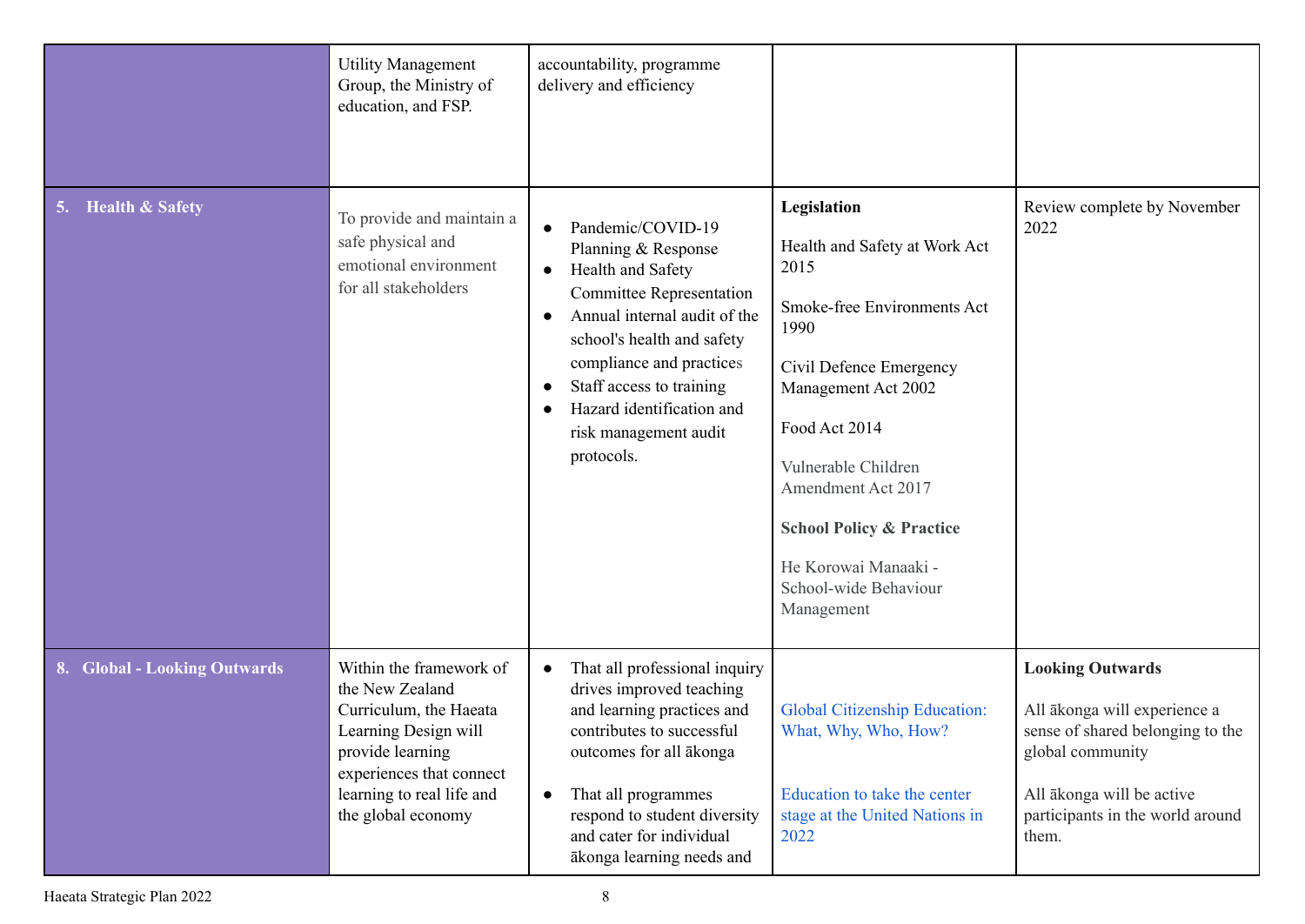|  | interests. | Reimagining our futures<br>together: a new social contract<br>for education | All barriers to learning that exist<br>for ākonga will be identified.                                                                                                                                   |
|--|------------|-----------------------------------------------------------------------------|---------------------------------------------------------------------------------------------------------------------------------------------------------------------------------------------------------|
|  |            | Priorities                                                                  | All ākonga will demonstrate an<br>understanding of social justice<br>and human rights in a global<br>community                                                                                          |
|  |            | <b>Global Citizenship Education</b>                                         | All ākonga will demonstrate an<br>understanding of identity and<br>cultural diversity and its<br>importance in developing<br>intercultural understanding and<br>personal and social capability.         |
|  |            |                                                                             | <b>Managing Times of Change/</b><br><b>Transitions</b>                                                                                                                                                  |
|  |            | <b>Transitions – Managing Times</b><br>of Change   Inclusive Education      | <b>Teina/Junior School</b><br>All ākonga will successfully<br>transition from ECE to Year 1<br>through a carefully planned and<br>implemented collaborative team<br>approach.                           |
|  |            |                                                                             | Key strategies will be applied to<br>transition points during the year.                                                                                                                                 |
|  |            | Preparing Students to Leave<br><b>School   Inclusive Education</b>          | <b>Tuakana/Senior School</b><br>Preparing for the future is an<br>integral part of the curriculum in<br>years 9-13. We will use flexible<br>approaches to personalise the<br>curriculum for all ākonga. |
|  |            |                                                                             | We will support all ākonga to<br>develop individualised pathways<br>by coordinating with whanau,                                                                                                        |